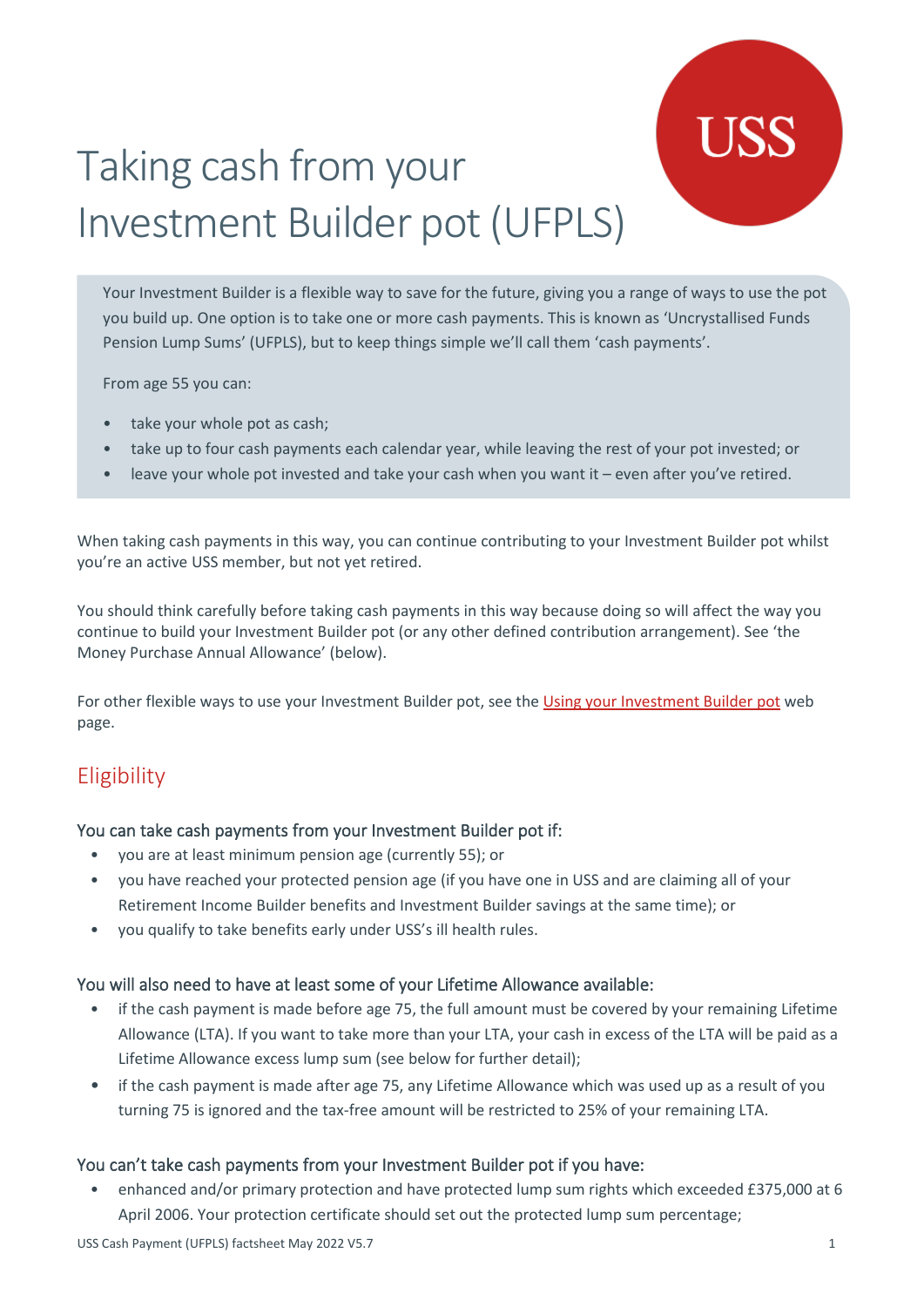- a disqualifying pension credit from an ex-spouse's or former civil partner's pension already in payment included in your pension benefits; or
- a Lifetime Allowance enhancement factor on your pension benefits relating to primary protection, periods of non-residence, transfers from recognised overseas pensions schemes or pension credits prior to 6 April 2006, with the available lump sum less than 25% of the cash payment you want.

For more information, see our [pension tax,](https://www.uss.co.uk/for-members/pension-tax) [life events,](https://www.uss.co.uk/for-members/life-events) and [transferring in to USS](https://www.uss.co.uk/for-members/your-pension-explained/transferring-in-to-uss) pages.

It is your responsibility to ensure you do not apply for a cash payment for which you are not eligible. We will ask you to sign a declaration to confirm this is the case, before the cash payment can be paid. If you're not sure whether you're eligible, please speak to a financial adviser.

### Applying for a cash payment

To apply for a cash payment from your Investment Builder pot, complete the cash payment application form found on ou[r website.](https://www.uss.co.uk/for-members/your-pension-explained/taking-your-benefits-and-savings) The minimum cash payment you can apply for is £2,000 and there's no upper limit.

### The Money Purchase Annual Allowance (MPAA)

If you take a cash payment from a defined contribution (DC) scheme like the Investment Builder, it will trigger the MPAA. This is the limit you can pay into any DC scheme each year and still get tax relief. It applies to all DC schemes of which you're a member and any that you join in the future.

The MPAA is currently £4,000, so once you've taken a cash payment, any contributions above this amount paid by you and/or your employer(s) in a tax year, into any DC arrangement will be subject to tax charges.

Once triggered, the MPAA applies for life. The benefits you build up in the Retirement Income Builder are not affected by the MPAA as it is the defined benefit (DB) section of the scheme.

### **You should consider this carefully, when deciding whether to take a cash payment.**

### Tax

Cash payments you take from your Investment Builder pot differ from the tax-free lump sum you can take when you retire – they're subject to tax, so you'll have to think carefully before taking your cash.

### Under age 75

If you take cash payments from age 55 but before your 75th birthday, the first 25% of each payment is taxfree. The rest is taxed as pension income. See 'tax rates' (below).

If you take more than your available Lifetime Allowance, the excess is paid as a Lifetime Allowance excess lump sum and taxed at 55%. See the Lifetime Allowance page for more information.

### Age 75 and over

If you take cash payments from age 75, as long as they don't exceed your Lifetime Allowance, the first 25% of each payment is tax-free. The rest is taxed as pension income. See 'tax rates' (below).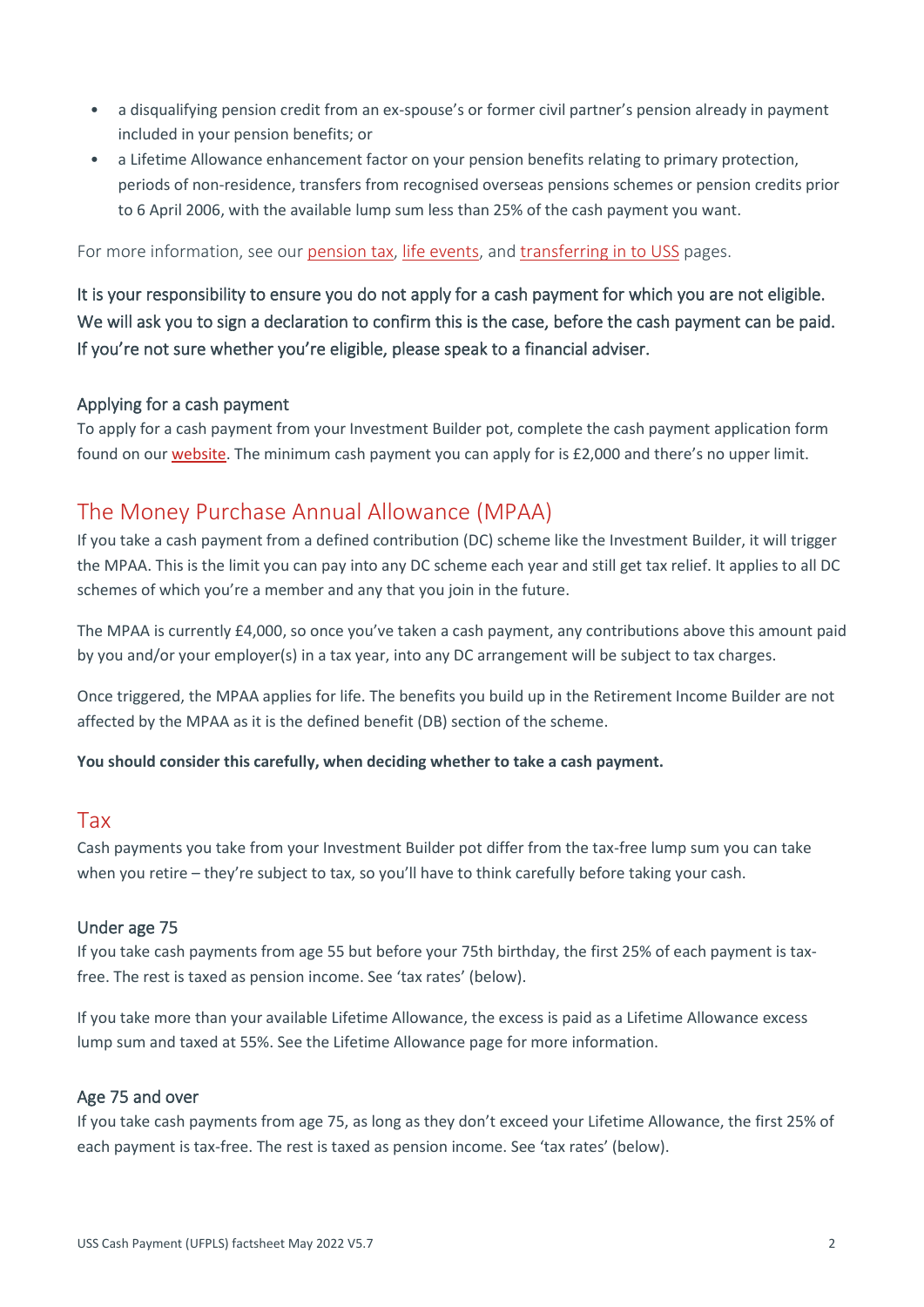If you don't have enough Lifetime Allowance left to cover the cash payments you want to take, 25% of the available Lifetime Allowance would be paid tax-free and the rest would be taxed as pension income at your marginal rate. See th[e Lifetime Allowance](https://www.uss.co.uk/for-members/pension-tax/lifetime-allowance#:%7E:text=The%20Lifetime%20Allowance%20(LTA)%20is,some%20of%20your%20Lifetime%20Allowance.) page for more information.



### Tax rates

Any tax you pay on the cash you take will initially be charged at the emergency rate. This means the amount of cash you receive may be more or less than you expect and may lead to tax adjustments or a need for it to be corrected through self-assessment. For information on what you need to do, call HM Revenue & Customs on 0300 200 3300 or visit [gov.uk/tax-codes.](https://www.gov.uk/tax-codes)

Cash payments will be added to any other income you receive, which may:

- push you into a higher tax band;
- have an impact on your tax-free personal allowance; or
- need you to complete a self-assessment tax return.

### **You should consider whether your investments are suitable for cash payment.**

Cash payments are drawn equally from all of the funds in which your Investment Builder pot is invested. If the value of your investments fall just before you take a cash payment, you'll be left with a smaller pot than you planned, so you need to think about the funds your pot is invested in and your plans for the future.

Each investment option available to you has specific risks associated with it, and the level of risk varies. It's important that the level of risk associated with your investments is appropriate for your circumstances. If you're not sure about the appropriate level of risk for you, you should seek financial advice.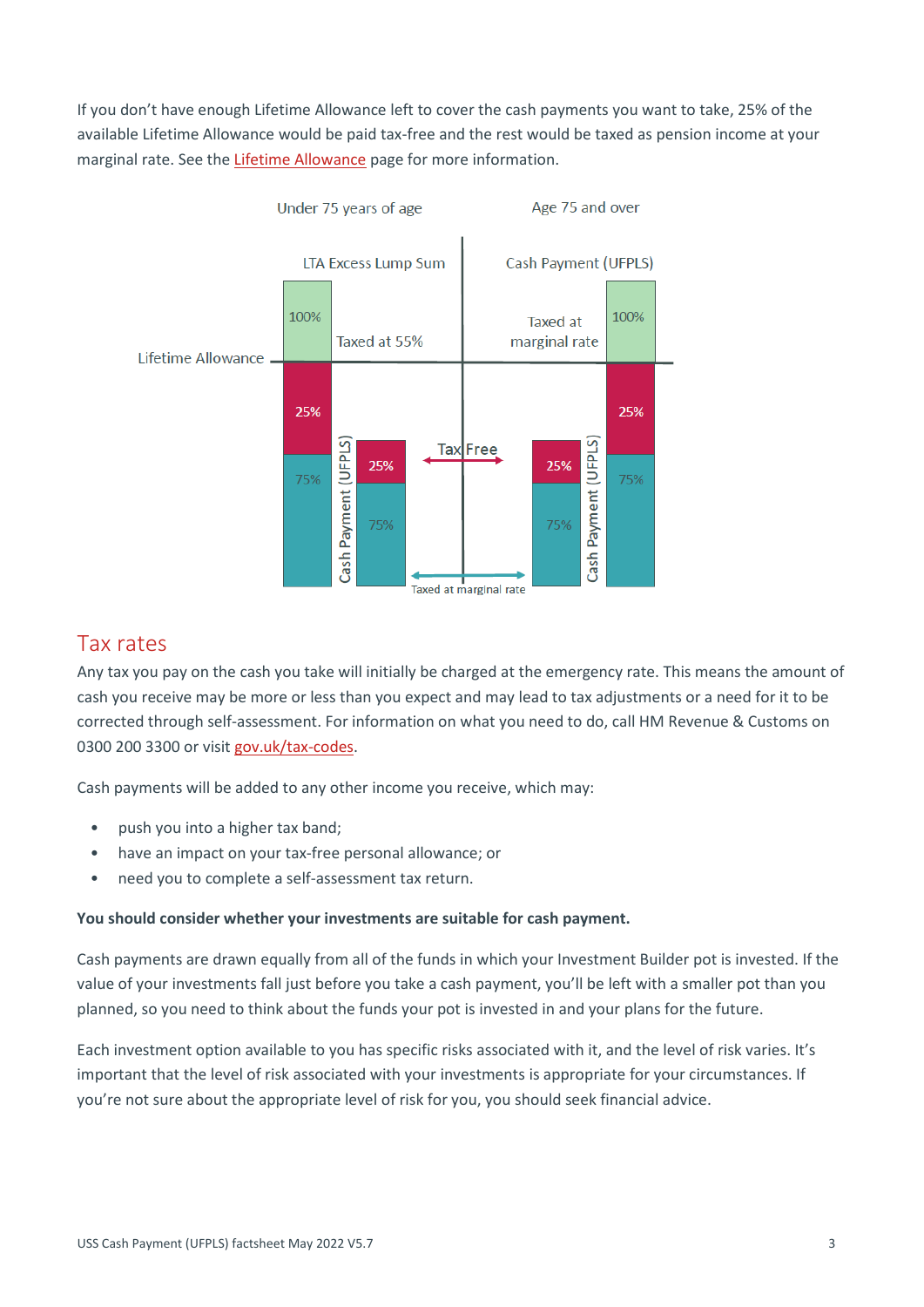## Other things to consider

### Taking regular cash payments could mean your pot won't provide income for as long as you need it to

People often enjoy longer lives than they anticipate, so you should think about how taking cash from your Investment Builder pot increases the risk of leaving you with less money than you'll need in the future or running out of money altogether.

The further you are from retirement, the less certain you are about how big your Investment Builder pot is likely to be and taking cash payments reduces both the potential for investment growth and the size of the pot you'll have left in the future.

### Investing your cash payments

If you pay some or all of your cash payment as a contribution to the Investment Builder or another scheme, this may be 'pension recycling', and you may have to pay tax on the whole of your original cash payment – even if you only recycle some of the money. This is a complicated subject, and you should seek financial advice if you are considering making further contributions to a pension arrangement and you aren't sure whether this would apply.

### The potential impact on means-tested benefits

Taking money from your pension savings may result in the loss or reduction of means-tested benefits. If you're unsure, you should seek advice.

### The impact on your death-in-service and ill health benefits

Taking money from your Investment Builder pot in this way will result in a reduction to your life cover and ill health benefits.

### Important Information

### Stronger Nudge

Subject to certain exemptions, if you apply to access or transfer your Investment Builder and/or MPAVC savings, or if you contact us about an application, we're required by law to direct you to Pension Wise guidance. This is called the 'Stronger Nudge' and it's the law for schemes like USS, that provide a defined contribution part to members.

Pension Wise is a government service from MoneyHelper that offers free, impartial pensions guidance about your defined contribution options.

We can't proceed with your application, until you tell us that you've either received Pension Wise guidance or have opted out of receiving it by providing an opt out notification to us.

For more information and instructions on what to do next, see the [Stronger Nudge notice.](https://www.uss.co.uk/for-members/stronger-nudge) 

### Limits

You may only apply for one cash payment in a single day. Your cash payment will be made by BACS, direct to your nominated UK bank account. If you live outside the United Kingdom and don't have a UK bank account, you may wish to consider using a service operated by Citibank called Worldlink Payment Services, which